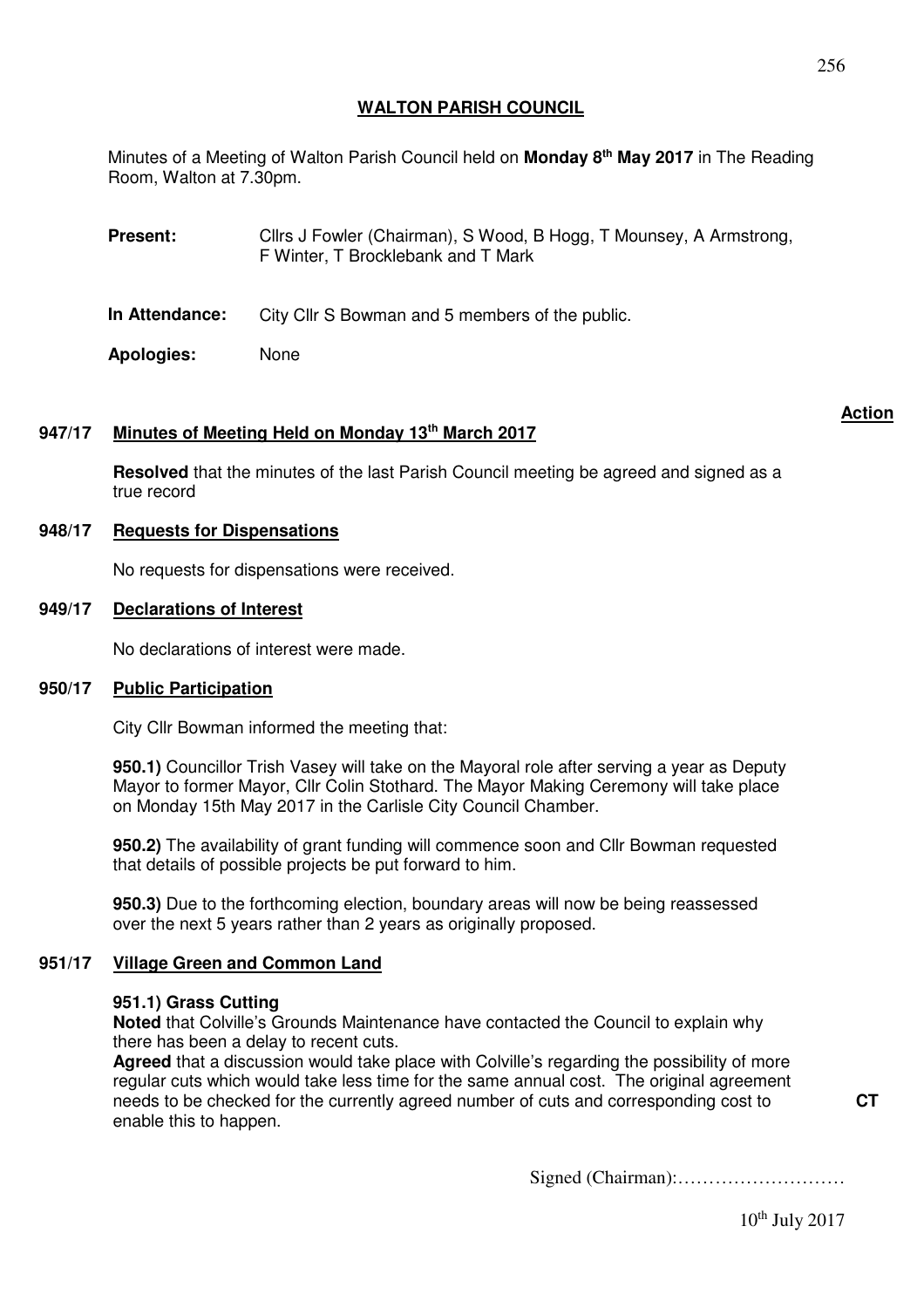## **951.2) Village Green Inspections**

**Noted** that inspections are regularly taking place and have been recorded. The inspections have highlighted that there has been an issue with cattle coming onto the green and causing damage. Additional problems include drainage and water issues and rubbish being left.

An option was discussed to possibly roller the green at the right time of year to improve the surface for those who use it.

The issue of insurance companies was discussed but there is thought to be a possibility that if the problems consistently reoccur that the insurance companies will at some point stop paying out.

**Agreed** that the following action would be taken:

- Identify the liability of the Parish Council Insurance
- Contact the Highways authority to ask if they would allow a cattle grid.
- James Kyle will contact his Insurance company to report that the Parish Council are unhappy with the damage caused by the straying cattle.

## **951.3) Letter received from a Parishioner**

**Noted** that a letter was received from a parishioner highlighting their concern over the state of the village green, the issues in which have been included in the discussion in item 951.2.

**Agreed** that a response from the Council will be sent.

### **951/4) Common Land Course**

**Noted** that the course being held in the north of the county is now full. Agreed to circulate the details of the south course when available. **CT** 

### **951.5) Annual Inspection of the Play Area**

**Noted** that an annual inspection has been received. The report doesn't appear to highlight any new points, which raised the question of whether the amount of inspections could be reduced from 4 to 2 per year to reduce costs.

**Agreed** to query the amount of inspections required by the insurance company and the County Council so that a decision can be made. **CT** 

### **951.6) Drainage on Village Green**

**Noted** that the County Council have been to look at the situation following it being logged on the Highways online reporting system.

#### **951.7) Progress Report on Tree Maintenance**

**Noted** that the tree surgeon has been to assess the situation and the work will be completed by the end of the  $w/c 8<sup>th</sup>$  May. Volunteers have been requested to prune the bottom of the trees and to collect cut branches.

### **952/17 Planning Matters**

**952.1) 17/0238 - Change Of Use From Agricultural Field To Domestic Curtilage; Alterations/Widening Of Existing Vehicular Access (Received 03/04/17)** Leafield, Walton, Brampton, CA8 2DH **Resolved** that no representation will be made.

**952.2) 17/0142 - Barn Conversion And Change Of Use To Bakery Business (Retrospective) (Received 24/04/17)** White Hill Farm, Walton, Brampton, CA8 2AZ

**JF / CT**